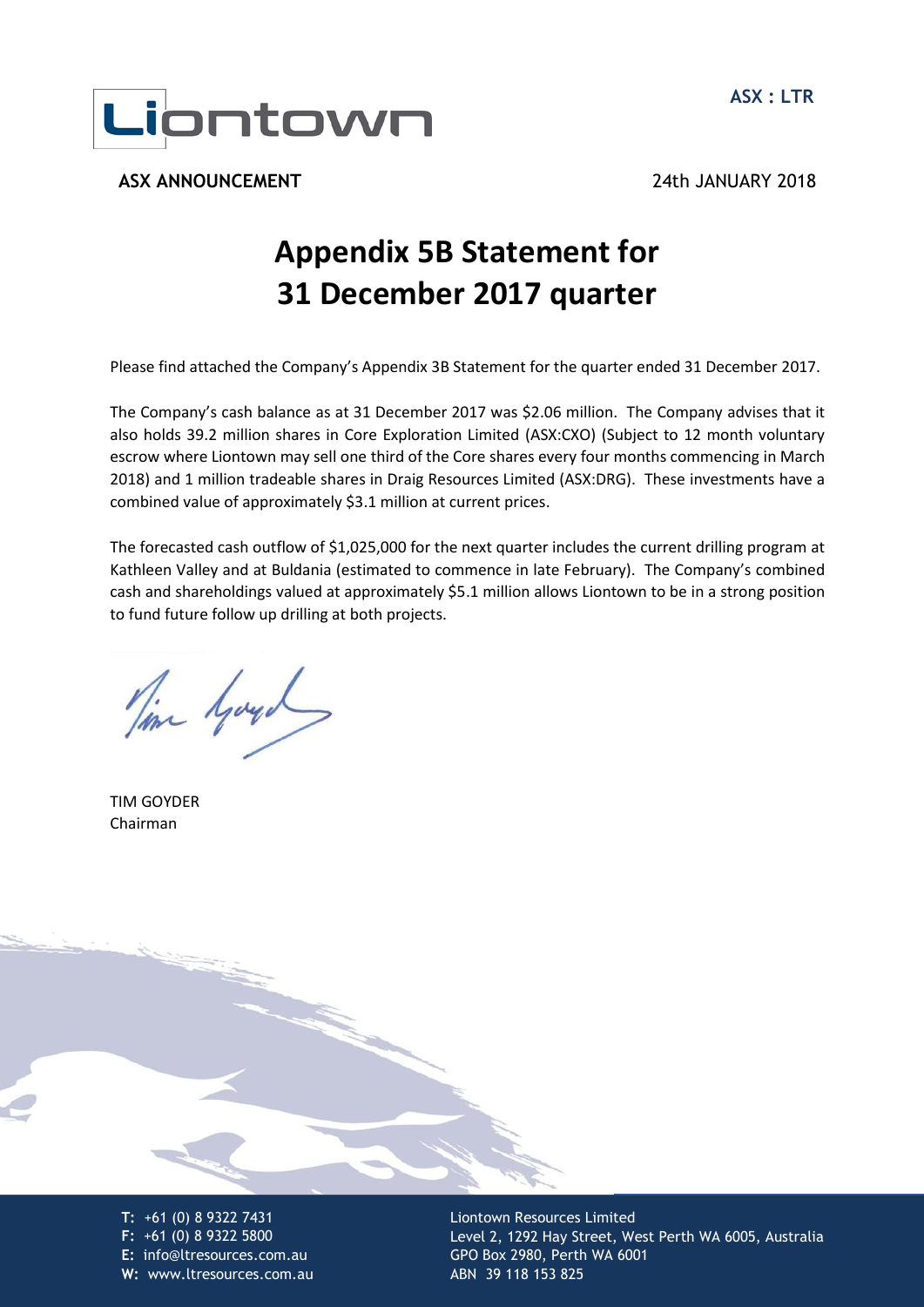*+Rule 5.5*

## **Appendix 5B**

### **Mining exploration entity and oil and gas exploration entity quarterly report**

Introduced 01/07/96 Origin Appendix 8 Amended 01/07/97, 01/07/98, 30/09/01, 01/06/10, 17/12/10, 01/05/13, 01/09/16

| Name of entity         |                                   |  |
|------------------------|-----------------------------------|--|
| Liontown Resources Ltd |                                   |  |
| <b>ABN</b>             | Quarter ended ("current quarter") |  |
| 39 118 153 825         | 31 December 2017                  |  |

| <b>Consolidated statement of cash flows</b> |                                                                                      | <b>Current quarter</b><br>\$Α | Year to date<br>(6 months)<br>\$Α |
|---------------------------------------------|--------------------------------------------------------------------------------------|-------------------------------|-----------------------------------|
| 1.                                          | Cash flows from operating activities                                                 |                               |                                   |
| 1.1                                         | Receipts from customers                                                              |                               |                                   |
| 1.2                                         | Payments for                                                                         |                               |                                   |
|                                             | exploration & evaluation<br>(a)                                                      | (189, 194)                    | (555, 742)                        |
|                                             | development<br>(b)                                                                   |                               |                                   |
|                                             | production<br>(c)                                                                    |                               |                                   |
|                                             | staff costs<br>(d)                                                                   | (45, 123)                     | (90, 133)                         |
|                                             | administration and corporate costs<br>(e)                                            | (119, 812)                    | (200, 460)                        |
| 1.3                                         | Dividends received (see note 3)                                                      |                               |                                   |
| 1.4                                         | Interest received                                                                    | 3,718                         | 9,245                             |
| 1.5                                         | Interest and other costs of finance paid                                             |                               |                                   |
| 1.6                                         | Income taxes paid                                                                    | (59, 375)                     | (59, 375)                         |
| 1.7                                         | Research and development refunds                                                     |                               |                                   |
| 1.8                                         | Other (Proceeds from sale of Bynoe Lithium<br>Project and Kathleen Valley tenements) | 1,525,000                     | 1,525,744                         |
| 1.9                                         | Net cash from / (used in) operating<br>activities                                    | 1,115,214                     | 629,279                           |

|     |     | Cash flows from investing activities |          |           |
|-----|-----|--------------------------------------|----------|-----------|
| 2.1 |     | Payments to acquire:                 |          |           |
|     | (a) | property, plant and equipment        | (6, 364) | (10, 264) |
|     | (b) | tenements (see item 10)              |          |           |
|     | (C) | investments                          |          |           |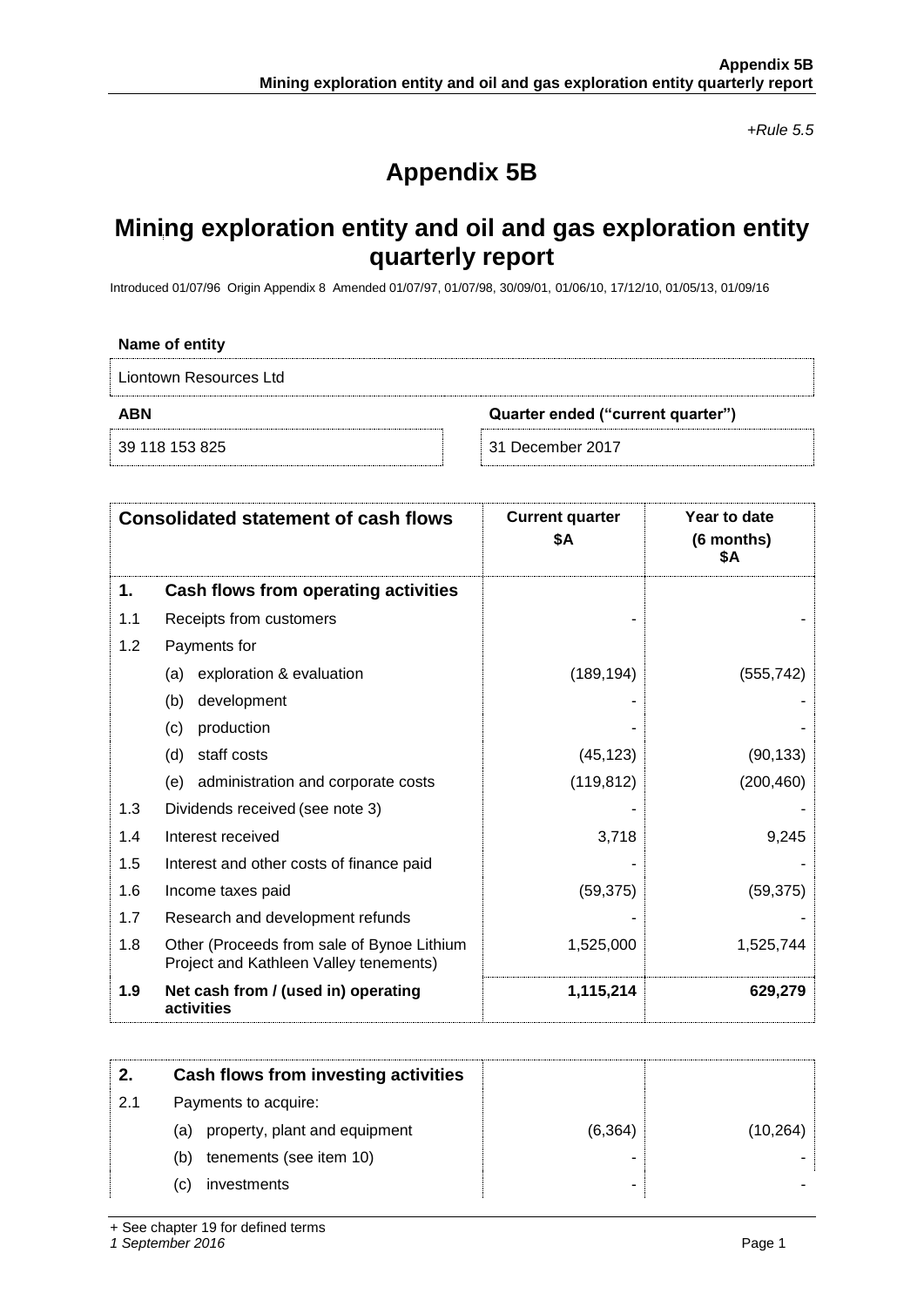|     | <u>Milling exploration entity and on and yas exploration entity quarterly report</u> |                               |                                   |
|-----|--------------------------------------------------------------------------------------|-------------------------------|-----------------------------------|
|     | <b>Consolidated statement of cash flows</b>                                          | <b>Current quarter</b><br>\$Α | Year to date<br>(6 months)<br>\$Α |
|     | (d)<br>other non-current assets                                                      |                               |                                   |
| 2.2 | Proceeds from the disposal of:                                                       |                               |                                   |
|     | property, plant and equipment<br>(a)                                                 | 2,879                         | 2,879                             |
|     | tenements (see item 10)<br>(b)                                                       |                               |                                   |
|     | (c)<br>investments                                                                   |                               |                                   |
|     | (d)<br>other non-current assets                                                      |                               |                                   |
| 2.3 | Cash flows from loans to other entities                                              |                               |                                   |
| 2.4 | Dividends received (see note 3)                                                      |                               |                                   |
| 2.5 | Other (provide details if material)                                                  |                               |                                   |
| 2.6 | Net cash from / (used in) investing<br>activities                                    | (3, 485)                      | (7, 385)                          |

| 3.   | Cash flows from financing activities                                           |        |        |
|------|--------------------------------------------------------------------------------|--------|--------|
| 3.1  | Proceeds from issues of shares                                                 |        |        |
| 3.2  | Proceeds from issue of convertible notes                                       |        |        |
| 3.3  | Proceeds from exercise of share options                                        | 26,250 | 26,250 |
| 3.4  | Transaction costs related to issues of<br>shares, convertible notes or options |        |        |
| 3.5  | Proceeds from borrowings                                                       |        |        |
| 3.6  | Repayment of borrowings                                                        |        |        |
| 3.7  | Transaction costs related to loans and<br>borrowings                           |        |        |
| 3.8  | Dividends paid                                                                 |        |        |
| 3.9  | (1) Share Application monies held on trust<br>(see notes to cash flow below)   |        |        |
|      | (2) Bank Guarantee                                                             |        |        |
| 3.10 | Net cash from / (used in) financing<br>activities                              | 26,250 | 26,250 |

|     | Net increase / (decrease) in cash and<br>cash equivalents for the period |           |           |
|-----|--------------------------------------------------------------------------|-----------|-----------|
| 4.1 | Cash and cash equivalents at beginning of<br>period                      | 925,235   | 1,415,600 |
| 4.2 | Net cash from / (used in) operating<br>activities (item 1.9 above)       | 1,115,214 | 629,279   |
| 4.3 | Net cash from / (used in) investing activities<br>(item 2.6 above)       | (3, 485)  | (7, 385)  |
| 4.4 | Net cash from / (used in) financing activities<br>(item 3.10 above)      | 26,250    | 26,250    |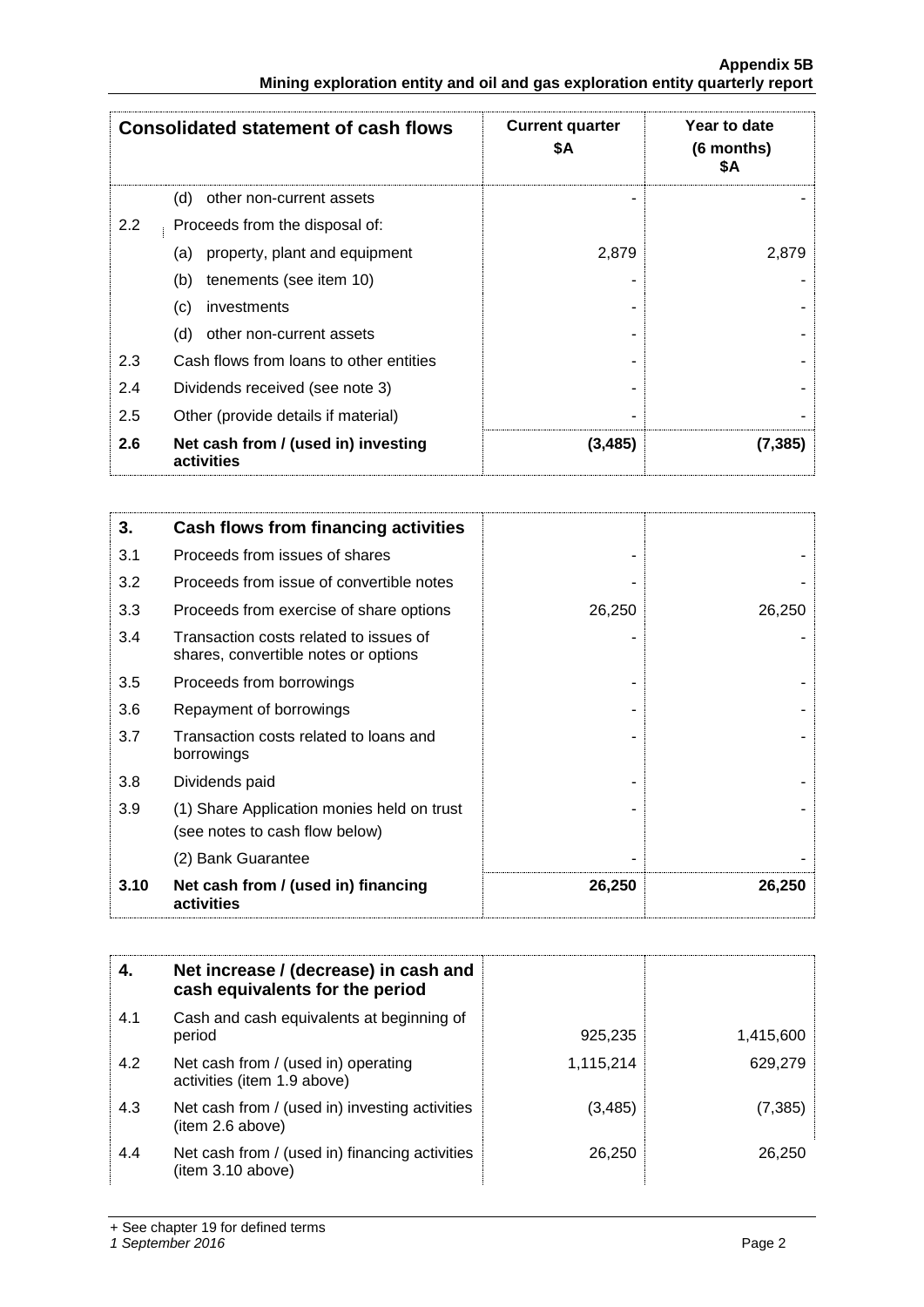#### **Appendix 5B Mining exploration entity and oil and gas exploration entity quarterly report**

|     | <b>Consolidated statement of cash flows</b>          | <b>Current quarter</b><br>SΑ | Year to date<br>(6 months)<br>\$Δ |
|-----|------------------------------------------------------|------------------------------|-----------------------------------|
| 4.5 | Effect of movement in exchange rates on<br>cash held | (184)                        |                                   |
| 4.6 | Cash and cash equivalents at end of<br>period        | 2,063,030                    | 2,063,030                         |

| 5.  | <b>Reconciliation of cash and cash</b><br>equivalents<br>at the end of the quarter (as shown in the<br>consolidated statement of cash flows) to the<br>related items in the accounts | <b>Current quarter</b><br>\$Α | <b>Previous quarter</b><br>\$Α |
|-----|--------------------------------------------------------------------------------------------------------------------------------------------------------------------------------------|-------------------------------|--------------------------------|
| 5.1 | <b>Bank balances</b>                                                                                                                                                                 | 2,063,030                     | 925,235                        |
| 5.2 | Call deposits                                                                                                                                                                        |                               |                                |
| 5.3 | <b>Bank overdrafts</b>                                                                                                                                                               |                               |                                |
| 5.4 | Other                                                                                                                                                                                |                               |                                |
| 5.5 | Cash and cash equivalents at end of<br>quarter (should equal item 4.6 above)                                                                                                         | 2,063,030                     | 925,235                        |
|     | Notes to cash flow                                                                                                                                                                   |                               |                                |
| 6.  | Payments to directors of the entity and their associates                                                                                                                             |                               | <b>Current quarter</b><br>\$Α  |
| 6.1 | Aggregate amount of payments to these parties included in item 1.2                                                                                                                   |                               | 81,547                         |
| 6.2 | Aggregate amount of cash flow from loans to these parties included<br>in item 2.3                                                                                                    |                               |                                |

6.3 Include below any explanation necessary to understand the transactions included in items 6.1 and 6.2

Item 6.1 consists of the salary and superannuation paid to the Managing Director (\$55,177), Directors fees, PAYG and superannuation for non-executive directors for the current quarter (\$26,370).

| 7.  | Payments to related entities of the entity and their<br>associates                                      | <b>Current quarter</b><br>SΑ |
|-----|---------------------------------------------------------------------------------------------------------|------------------------------|
| 7.1 | Aggregate amount of payments to these parties included in item 1.2                                      | 16.500                       |
| 7.2 | Aggregate amount of cash flow from loans to these parties included<br>in item $2.3$                     |                              |
| 7.3 | Include below any explanation necessary to understand the transactions included in<br>items 7.1 and 7.2 |                              |
|     |                                                                                                         |                              |

Item 7.1 represents service charges paid to Chalice Gold Mines Ltd (a director related entity) for the provision of corporate services, office rent and technical personnel.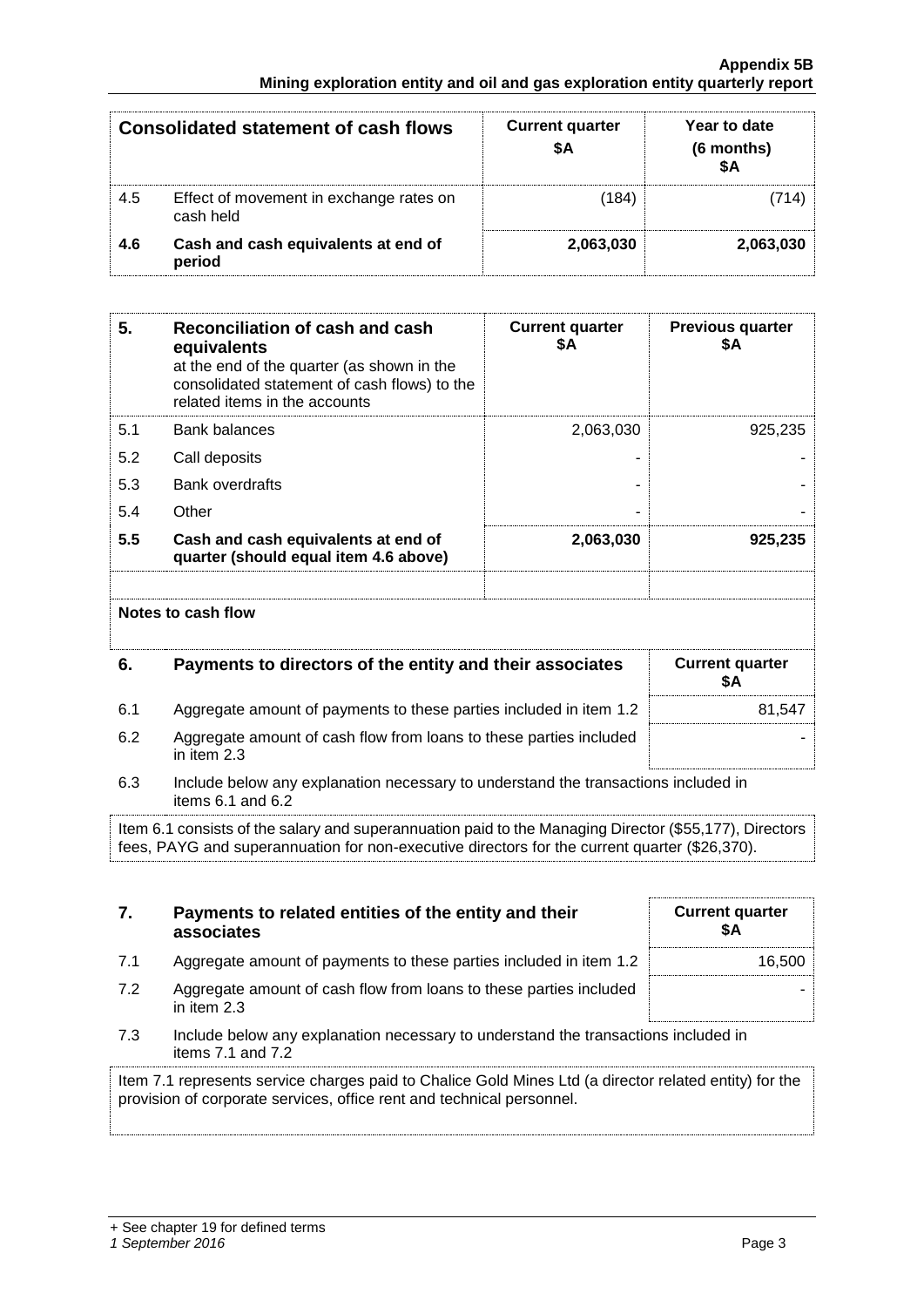| 8.                     | <b>Financing facilities available</b><br>Add notes as necessary for an<br>understanding of the position | <b>Total facility amount</b><br>at quarter end<br>\$Α | Amount drawn at<br>quarter end<br>SΑ |
|------------------------|---------------------------------------------------------------------------------------------------------|-------------------------------------------------------|--------------------------------------|
| 8.1                    | Loan facilities                                                                                         |                                                       |                                      |
| 8.2                    | Credit standby arrangements                                                                             |                                                       |                                      |
| 8.3                    | Other (please specify)                                                                                  |                                                       |                                      |
| $\mathsf{R}$ $\Lambda$ | loclude helow a description of each facility above including the lender interest rate and               |                                                       |                                      |

8.4 Include below a description of each facility above, including the lender, interest rate and whether it is secured or unsecured. If any additional facilities have been entered into or are proposed to be entered into after quarter end, include details of those facilities as well.

| 9.  | <b>Estimated cash outflows for next quarter</b> | \$Α       |
|-----|-------------------------------------------------|-----------|
| 9.1 | Exploration and evaluation                      | 875,000   |
| 9.2 | Development                                     |           |
| 9.3 | Production                                      |           |
| 9.4 | Staff costs                                     | 50,000    |
| 9.5 | Administration and corporate costs              | 100,000   |
| 9.6 | Other (provide details if material)             |           |
| 9.7 | <b>Total estimated cash outflows</b>            | 1,025,000 |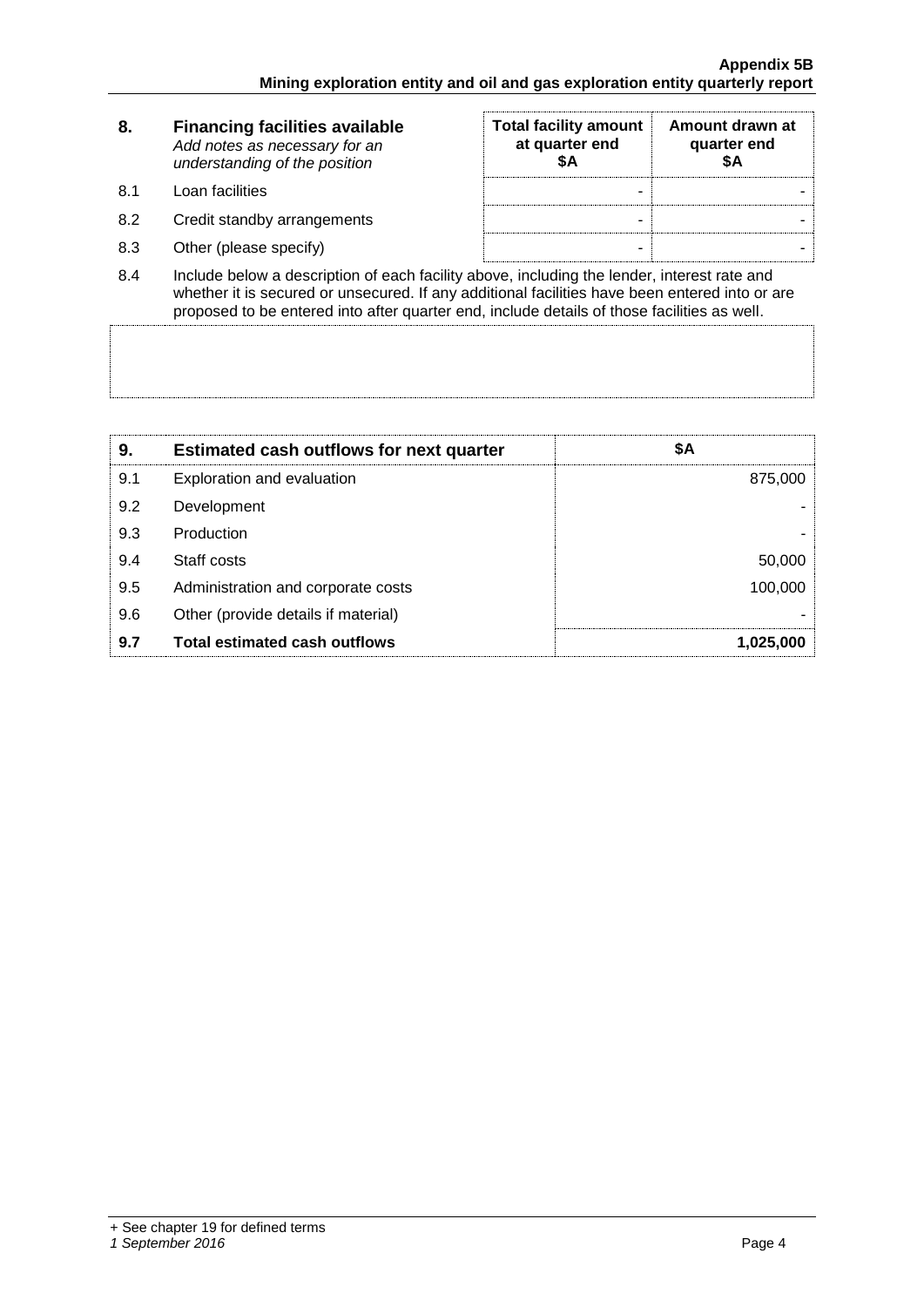**Appendix 5B**

|                                                                               | <b>Appendix 5B</b> |
|-------------------------------------------------------------------------------|--------------------|
| Mining exploration entity and oil and gas exploration entity quarterly report |                    |

| 10.  | <b>Changes in</b><br>tenements<br>(items 2.1(b) and<br>$2.2(b)$ above)                            | <b>Tenement</b><br>reference and<br>location                                                                                                             | <b>Nature of interest</b>                                                                                                                                                                                        | Interest at<br>beginning<br>of quarter                                               | <b>Interest</b><br>at end of<br>quarter                        |
|------|---------------------------------------------------------------------------------------------------|----------------------------------------------------------------------------------------------------------------------------------------------------------|------------------------------------------------------------------------------------------------------------------------------------------------------------------------------------------------------------------|--------------------------------------------------------------------------------------|----------------------------------------------------------------|
| 10.1 | Interests in mining<br>tenements and<br>petroleum tenements<br>lapsed, relinquished<br>or reduced | <b>Bynoe</b><br>EL30012<br>EL30015<br>MLN16<br>EMP28651<br>EL29699                                                                                       | Disposed<br>Disposed<br>Disposed<br>Disposed<br>Disposed                                                                                                                                                         | 100%<br>100%<br>100%<br>100%<br>100%                                                 | 0%<br>0%<br>0%<br>0%<br>0%                                     |
|      |                                                                                                   | <b>Kathleen Valley</b><br>M36/162<br>M36/176<br>M36/266<br>M36/328<br>M36/342<br>M36/365<br>M36/375<br>M36/376<br>M36/441<br>M36/603<br>M36/660          | Disposed<br><b>Disposed</b><br><b>Disposed</b><br>Disposed<br><b>Disposed</b><br>Disposed<br>Disposed<br>Disposed<br>Disposed<br>Disposed<br>Disposed                                                            | 100%<br>100%<br>100%<br>100%<br>100%<br>100%<br>100%<br>100%<br>100%<br>100%<br>100% | 0%<br>0%<br>0%<br>0%<br>0%<br>0%<br>0%<br>0%<br>0%<br>0%<br>0% |
|      |                                                                                                   | <b>Jubilee Reef</b><br>PL 6168/2009<br>RL 00040/2017                                                                                                     | <b>Expired</b><br>Application rejected                                                                                                                                                                           | 100%<br>0%                                                                           | 0%<br>0%                                                       |
| 10.2 | Interests in mining<br>tenements and<br>petroleum tenements<br>acquired or<br>increased           | <b>Buldania</b><br>E63/856<br>P36/1977                                                                                                                   | 100% of rights to<br>lithium and related<br>metals secured by<br>Lithium Rights<br>agreement                                                                                                                     | 0%<br>0%                                                                             | 0%<br>0%                                                       |
|      |                                                                                                   | <b>Norcott</b><br>E63/1824<br>E63/1863                                                                                                                   | Applications. Right to<br>100% of all metal rights<br>secured by Agreement                                                                                                                                       | 0%<br>0%                                                                             | 0%<br>0%                                                       |
|      |                                                                                                   | <b>Jubilee Reef</b><br>PMLs 28341,<br>28342, 28344,<br>28345, 28347,<br>28350, 28352,<br>28354, 28356,<br>28358, 28360,<br>28361, 28363,<br>28365, 28366 | Subject to an Option<br>Agreement whereby<br>Liontown has a right to<br>acquire all shares in<br>Chela Resources if the<br>PMLs are converted to<br>licenses that can be<br>legally owned by a<br>foreign entity | 0%                                                                                   | 0%                                                             |

### **Compliance statement**

- 1 This statement has been prepared in accordance with accounting standards and policies which comply with Listing Rule 19.11A.
- 2 This statement gives a true and fair view of the matters disclosed.